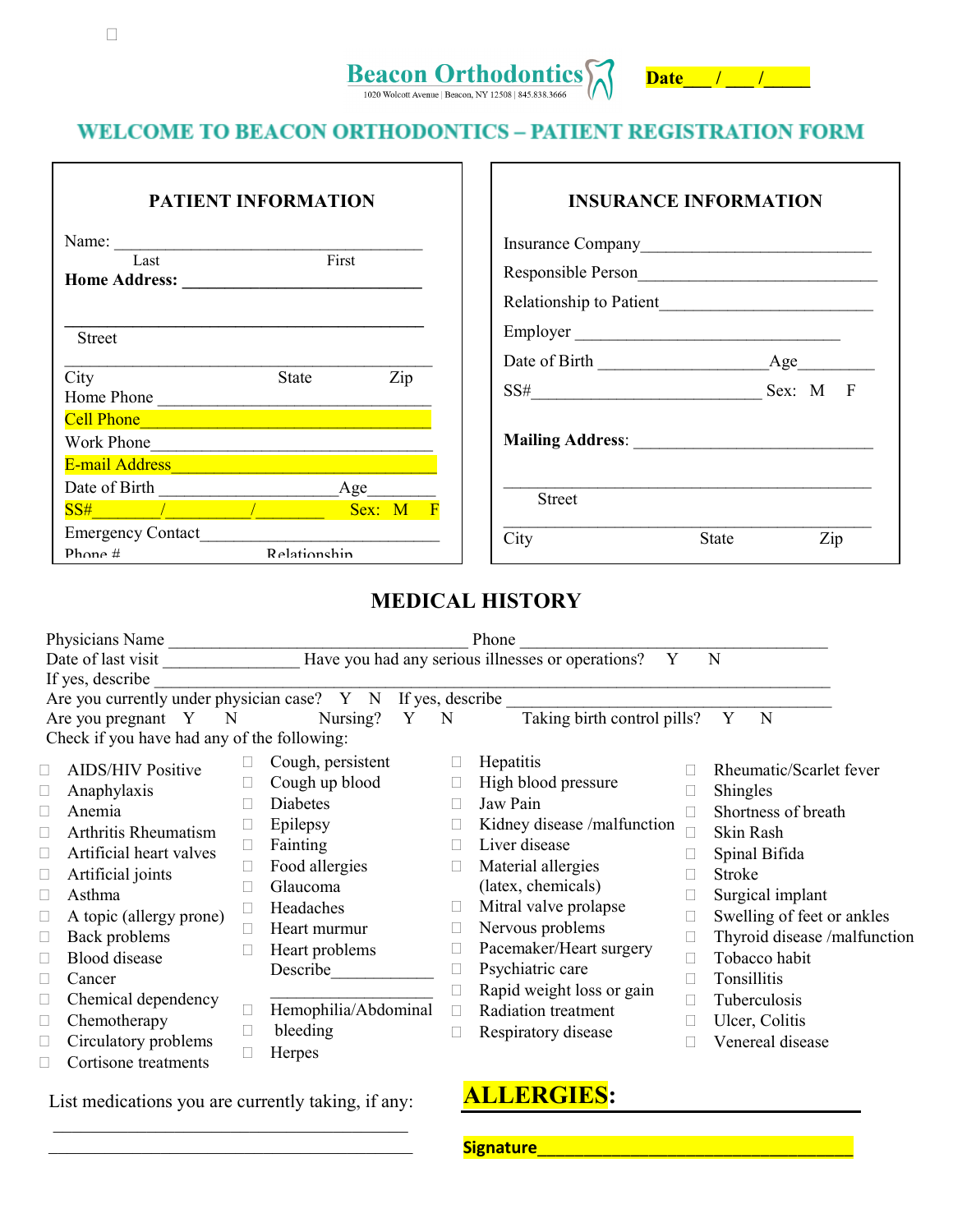Date:  $\frac{1}{2}$  /

#### **DENTAL HISTROY**

| What would you like us to do today?                                                                                                                                                                        | Are you in dental discomfort today?                                                                                                               |  |  |  |
|------------------------------------------------------------------------------------------------------------------------------------------------------------------------------------------------------------|---------------------------------------------------------------------------------------------------------------------------------------------------|--|--|--|
| Address<br>Former dentist                                                                                                                                                                                  | Phone                                                                                                                                             |  |  |  |
| Date of last dental care                                                                                                                                                                                   | Date of last x-rays                                                                                                                               |  |  |  |
| Heck if you have had problems with any of the following:<br>Bad breath<br>Food collection between<br>Bleeding gums<br>Grinding or clenching teo<br>Clicking or popping jaw $\Box$<br>Loose teeth or broken | Sensitivity to sweets<br>Periodontal treatment $\square$<br>Sensitivity when biting<br>Sensitivity to cold<br>Sensitivity to hot<br>Sores/growths |  |  |  |
| How often do you brush?                                                                                                                                                                                    | <b>Floss</b>                                                                                                                                      |  |  |  |
| How do you feel about the appearance of your teeth?                                                                                                                                                        |                                                                                                                                                   |  |  |  |

Have you ever experienced and adverse reaction during or in conjunction with a medical/dental procedure? Y N Other information about your dental health of previous treatment\_\_\_\_\_\_\_\_\_\_\_\_\_\_\_\_\_\_\_\_\_\_\_\_\_\_\_\_\_\_\_\_\_\_\_\_\_\_\_

#### **ACKNOWLEDGMENT OF RECIPET OF NOTICE OF PRIVACY PRACTICES**

\_\_\_\_\_\_\_\_\_\_\_\_\_\_\_\_\_\_\_\_\_\_\_\_\_

\_\_\_\_\_\_\_\_\_\_\_\_\_\_\_\_\_\_\_\_\_\_\_\_\_

I acknowledge that I provided a copy of the notice of Privacy Practices and that I have read (or had the opportunity to read if no chance) and understand the notice.

Patient Name

Patient or Authorized Representative

#### **AUTHORIZATION**

I have reviewed the information in this questionnaire, and it is accurate to the best of my knowledge. I understand that this information will be used by the dentist to help determine appropriate and healthful dental treatment. If there is any change in my medical status, I will inform the dentist. I authorize the insurance company indicated on this form to pay the dentist all insurance benefits otherwise payable to me for services included. I authorize the dentist to release all information necessary to secure the payment of benefits. I understand that I am financially responsible for all changes whether or not paid by the insurance.

\_\_\_\_\_\_\_\_\_\_\_\_\_\_\_\_\_\_\_\_\_\_\_\_\_\_\_\_\_\_\_\_\_\_\_\_\_\_\_\_\_\_\_\_\_\_\_\_\_\_\_\_

Signature Date

#### **HOW DID YOU HEAR ABOUT OUR ORTHODONTIC PRACTICE**

- 1. Pass by or live near by \_\_\_\_\_\_\_\_\_\_\_\_\_\_\_\_\_\_\_\_\_\_\_\_\_\_\_\_\_\_\_\_\_\_\_\_\_\_\_\_\_\_\_\_\_\_\_\_\_\_\_\_\_
- 2. Heard about us from friend or family, Name: \_\_\_\_\_\_\_\_\_\_\_\_\_\_\_\_\_\_\_\_\_\_\_\_\_\_\_\_\_\_\_\_\_\_ 3. Dentist Office: \_\_\_\_\_\_\_\_\_\_\_\_\_\_\_\_\_\_\_\_\_\_\_\_\_\_\_\_\_\_\_\_\_\_\_\_\_\_\_\_\_\_\_\_\_\_\_\_\_\_\_\_\_\_\_\_\_\_\_
- 4. PennySaver \_\_\_\_\_\_\_\_\_\_\_\_\_\_\_\_\_\_\_\_\_\_\_\_\_\_\_\_\_\_\_\_\_\_\_\_\_\_\_\_\_\_\_\_\_\_\_\_\_\_\_\_\_\_\_\_\_\_\_\_\_ 4. Insurance Company: \_\_\_\_\_\_\_\_\_\_\_\_\_\_\_\_\_\_\_\_\_\_\_\_\_\_\_\_\_\_\_\_\_\_\_\_\_\_\_\_\_\_\_\_\_\_\_\_\_\_\_\_\_\_\_
- 5. Yellow Pages \_\_\_\_\_\_\_\_\_\_\_\_\_\_\_\_\_\_\_\_\_\_\_\_\_\_\_\_\_\_\_\_\_\_\_\_\_\_\_\_\_\_\_\_\_\_\_\_\_\_\_\_\_\_\_\_\_\_\_\_ 5. Google: \_\_\_\_\_\_\_\_\_\_\_\_\_\_\_\_\_\_\_\_\_\_\_\_\_\_\_\_\_\_\_\_\_\_\_\_\_\_\_\_\_\_\_\_\_\_\_\_\_\_\_\_\_\_\_\_\_\_\_\_\_\_\_\_\_
- 6. Beacon Free Press \_\_\_\_\_\_\_\_\_\_\_\_\_\_\_\_\_\_\_\_\_\_\_\_\_\_\_\_\_\_\_\_\_\_\_\_\_\_\_\_\_\_\_\_\_\_\_\_\_\_\_\_\_\_\_\_ 6. Event/School: \_\_\_\_\_\_\_\_\_\_\_\_\_\_\_\_\_\_\_\_\_\_\_\_\_\_\_\_\_\_\_\_\_\_\_\_\_\_\_\_\_\_\_\_\_\_\_\_\_\_\_\_\_\_\_\_\_\_\_\_
- 7. Insurance Company \_\_\_\_\_\_\_\_\_\_\_\_\_\_\_\_\_\_\_\_\_\_\_\_\_\_\_\_\_\_\_\_\_\_\_\_\_\_\_\_\_\_\_\_\_\_\_\_\_\_\_\_\_\_\_ 7. Other: \_\_\_\_\_\_\_\_\_\_\_\_\_\_\_\_\_\_\_\_\_\_\_\_\_\_\_\_\_\_\_\_\_\_\_\_\_\_\_\_\_\_\_\_\_\_\_\_\_\_\_\_\_\_\_\_\_\_\_\_\_\_\_\_\_\_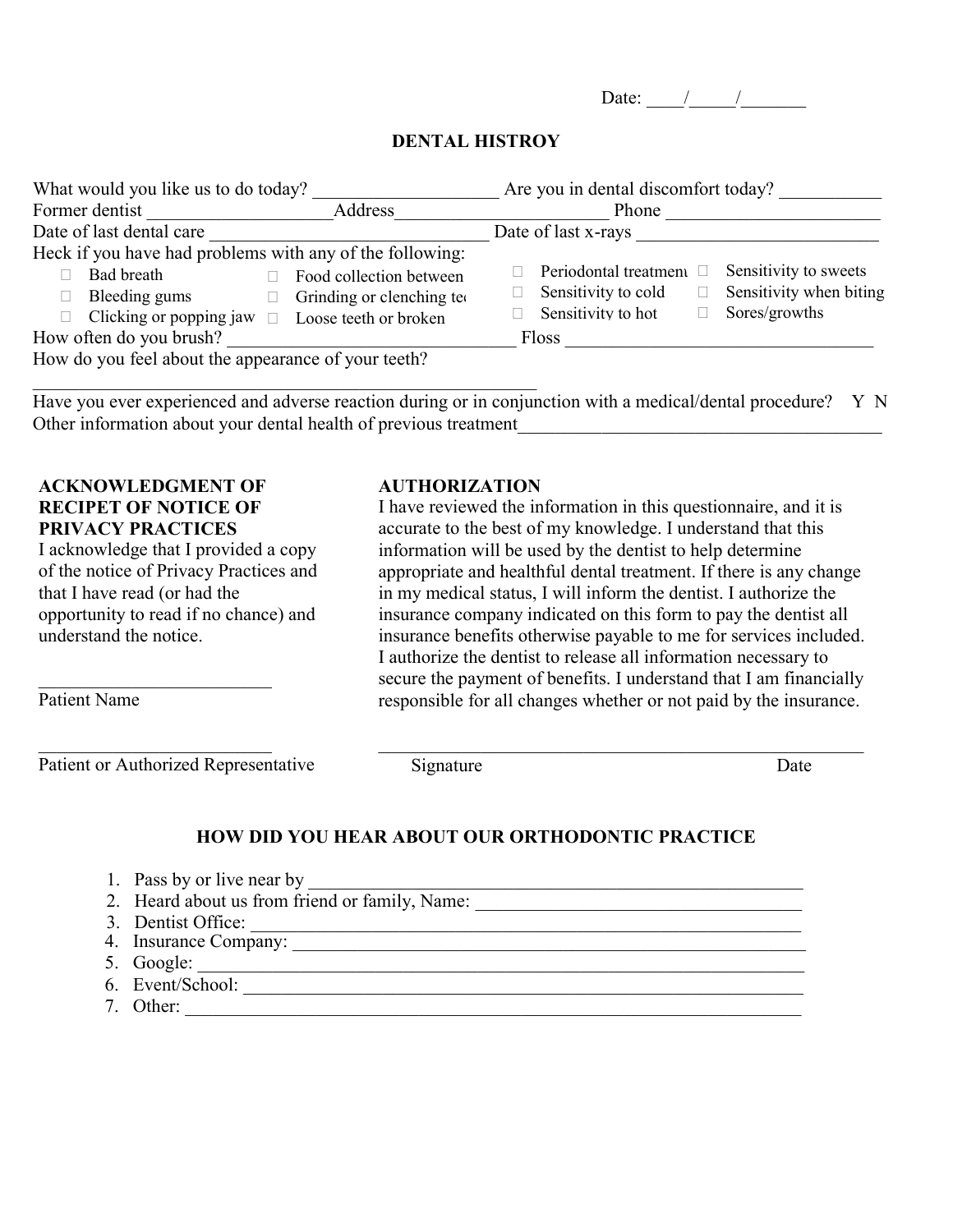### **WELCOME TO BEACON ORTHODONTICS**

**Our goal is to offer the best quality Orthodontic Care to our patients and help our patient achieve long term dental health. In order to accomplish this, we need to communicate clearly to you our policies regarding appointments and payment for services.** 

#### **OFFICE POLICY PART (1) – APPOINTMENTS**

- 1. Please inform our office of any changes regarding your insurance, medical conditions, phone number and address.
- 2. It is your responsibility to keep track of and remember your appointment. As courtesy, we will contact you 4-5 days in advance to contact and confirm your appointment. If you receive a message about this reminder, please give us a call back to let us know you will be here.
- 3. To reschedule or cancel an appointment, our office needs **48-hour notice.** This is because the time has been reserved for you with the doctor. When you cancel, the doctor is left with a reserved time but no patient. 48-hour notice gives us the best chance of offering that reserved time to another patient.
- 4. Cancelled or rescheduled appointments without 48-hour notice in advance will be considered a broken appointment. A charge of \$50 will be posted to your account. After **2 broken appointments** in 6 month, we have the right to keep or terminate the dentist-patient relationship. Initial
- 5. If a patient is **15 minutes late** for an appointment, our office will decide to reschedule the appointment according to our schedule.

#### **OFFICE POLICY PART (2) – BILLING, FEE & INSURANCE**

#### **1. Payment is due at the time of service.**

a) For patients with insurance, we are happy to help you process your insurance claim with your carrier. We require the **Estimated** patient portion to be paid at the time of the schedule. When the payment is made by your insurance company, we will adjust your account. If insurance pays less than the estimate, the patient will be responsible for the balance. If insurance pays more than the estimate, the patient will be refunded the difference. Initial

- b) For patients without insurance, we require full payment at the time of service.
- c) Payment can be made in the form of cash, check, or credit card. We also offer finance plans from third party to pay for treatment over several months or years.
- **2.** When your insurance downgrades materials used for your treatment you will be responsible for the difference in the cost of materials used routinely at Beacon Orthodontics.
- **3.** We will no longer be submitting claims to secondary insurance, all copays and deductibles must be paid at the time of the visit. You can also request a copy of your EOB if your insurance does not provide you one.
- **4.** Our staff will be happy to submit claims on your behalf to your insurance company. Please be aware that it is your responsibility to check with your insurance company about your policy. The quote given to you by our office is only an **Estimate**. If you have any questions about your payments, we will be glad to discuss them with you. You are responsible for any amount not covered by your insurance company.
- **5.** For an appointment longer than 40 minutes we require 50% down payment and the remaining 50% at the time of the service.
- **6.** We accept Visa, MasterCard, Discover, American Express and personal checks. There will be a charge for returned checks.
- **7.** Any unpaid balance over 30 days from final payment be it an insurance or personal payment will be charged 1.5% Apr 18% yearly. By requiring payment in full at time of service, it is our goal to eliminate unpaid balances and prevent any blemish on your credit record. If we must send your account to a collection company, collection costs and attorney fees will be your responsibility.

**\_\_\_\_\_\_\_\_\_\_\_\_\_\_\_\_\_\_\_\_\_\_\_\_\_\_\_\_\_\_\_\_\_\_\_\_\_\_\_\_\_\_\_\_\_\_\_\_\_\_\_\_\_\_\_\_\_\_\_\_\_\_\_\_\_\_\_\_\_\_\_\_\_\_\_\_\_\_\_\_\_\_\_\_\_** 

**Print Name** Date **Date** Signature **Signature** Date